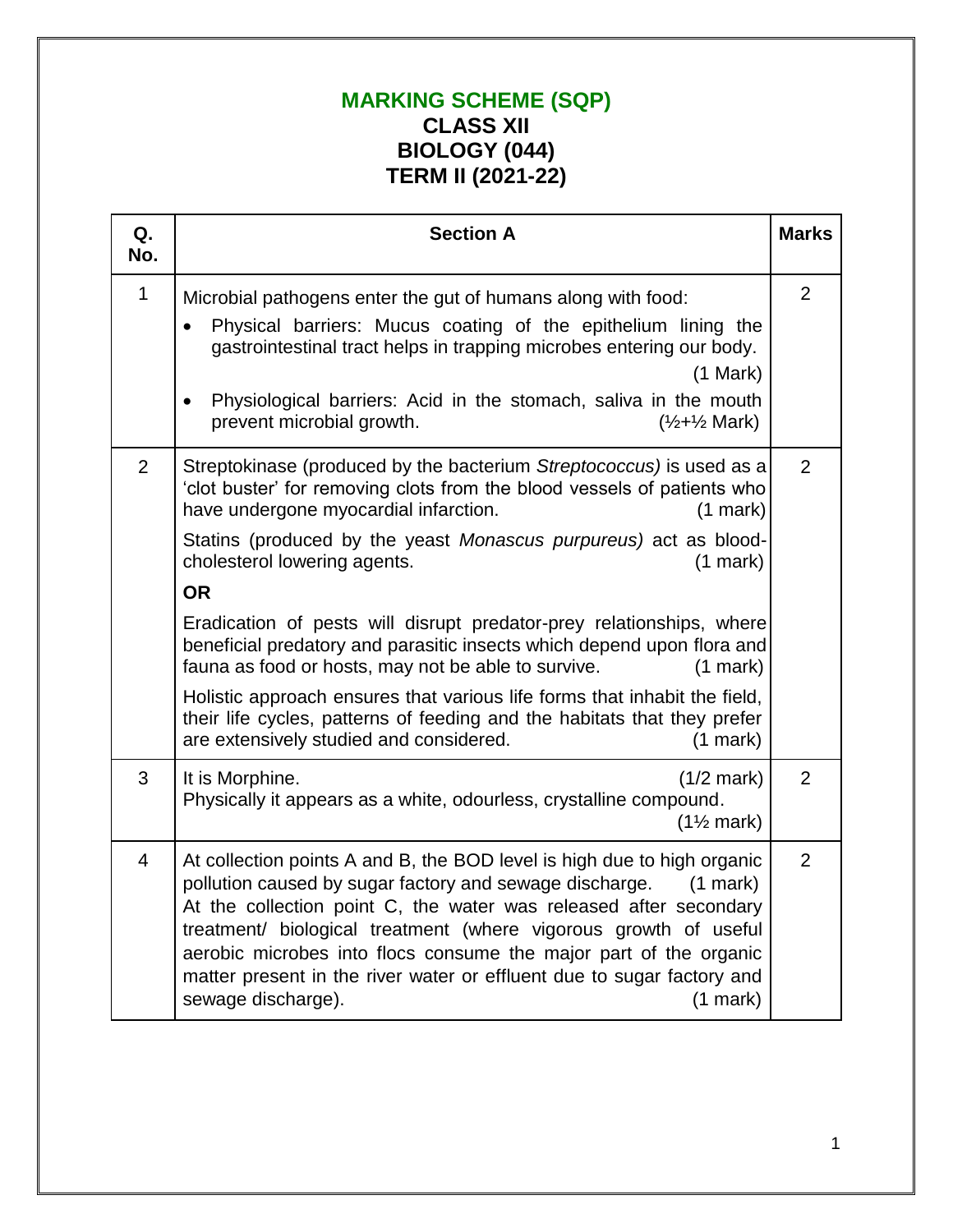| $\overline{2}$<br>This interaction will lead to competition between the individuals of<br>population A,B and C for resources. Eventually the 'fittest' individuals<br>will survive and reproduce.<br>$(1 \text{ mark})$<br>The resources for growth will become finite and limiting, and<br>population growth will become realistic.<br>$(1$ mark $)$<br>$\overline{2}$<br>The relationship between the plant and pollinator is called mutualism.<br>Fig depends on wasp for pollination, and wasp depends on fig for<br>food and shelter.<br>$(1$ mark)<br>With the decline in population of figs, wasp loses its source of food<br>and shelter.<br>$(1 \text{ mark})$<br><b>OR</b><br>Regulators;<br>Thermoregulation, Osmoregulation<br>Birds/mammals (any one)<br>$(\frac{1}{2} \times 4 \text{ Marks})$<br><b>SECTION B</b><br>3<br>Transformation of normal cells into cancerous neoplastic cells may be<br>induced by following physical, chemical or biological agents causing<br>DNA damage:<br>Ionising radiations like X-rays and gamma rays<br>Non-ionizing radiations like UV.<br>$\bullet$<br>Chemical carcinogens present in tobacco smoke<br>$\bullet$<br>Cellular oncogenes (c-onc) or proto-oncogenes,<br>when<br>$\bullet$<br>activated under certain conditions cause cancer. Viruses with<br>oncogenes can transform normal cells to cancerous cells.<br>(any 3; $1 \times 3$ marks)<br><b>OR</b><br>If the person has sustained high fever $(39° to 40°C)$ , weakness,<br>stomach pain, constipation, headache and loss of appetite, it is<br>Typhoid.<br>$(1$ mark $)$<br>If the person has fever, chills, cough and headache; and the lips and<br>fingernails turn gray to bluish, it is Pneumonia.<br>$(1$ mark)<br>If the person has chills and high fever recurring every three to four<br>days then, it is Malaria.<br>$(1$ mark)<br>3<br>When our body encounters an antigenic protein or a pathogen for<br>the first time it produces a response which is of low intensity and<br>our body retains memory of the first encounter.<br>$(1$ mark)<br>The subsequent encounter with the same pathogen elicits a |                |                                                              |  |  |  |
|--------------------------------------------------------------------------------------------------------------------------------------------------------------------------------------------------------------------------------------------------------------------------------------------------------------------------------------------------------------------------------------------------------------------------------------------------------------------------------------------------------------------------------------------------------------------------------------------------------------------------------------------------------------------------------------------------------------------------------------------------------------------------------------------------------------------------------------------------------------------------------------------------------------------------------------------------------------------------------------------------------------------------------------------------------------------------------------------------------------------------------------------------------------------------------------------------------------------------------------------------------------------------------------------------------------------------------------------------------------------------------------------------------------------------------------------------------------------------------------------------------------------------------------------------------------------------------------------------------------------------------------------------------------------------------------------------------------------------------------------------------------------------------------------------------------------------------------------------------------------------------------------------------------------------------------------------------------------------------------------------------------------------------------------------------------------------------------------------------------------------------------------|----------------|--------------------------------------------------------------|--|--|--|
|                                                                                                                                                                                                                                                                                                                                                                                                                                                                                                                                                                                                                                                                                                                                                                                                                                                                                                                                                                                                                                                                                                                                                                                                                                                                                                                                                                                                                                                                                                                                                                                                                                                                                                                                                                                                                                                                                                                                                                                                                                                                                                                                            | 5              |                                                              |  |  |  |
|                                                                                                                                                                                                                                                                                                                                                                                                                                                                                                                                                                                                                                                                                                                                                                                                                                                                                                                                                                                                                                                                                                                                                                                                                                                                                                                                                                                                                                                                                                                                                                                                                                                                                                                                                                                                                                                                                                                                                                                                                                                                                                                                            | 6              |                                                              |  |  |  |
|                                                                                                                                                                                                                                                                                                                                                                                                                                                                                                                                                                                                                                                                                                                                                                                                                                                                                                                                                                                                                                                                                                                                                                                                                                                                                                                                                                                                                                                                                                                                                                                                                                                                                                                                                                                                                                                                                                                                                                                                                                                                                                                                            |                |                                                              |  |  |  |
|                                                                                                                                                                                                                                                                                                                                                                                                                                                                                                                                                                                                                                                                                                                                                                                                                                                                                                                                                                                                                                                                                                                                                                                                                                                                                                                                                                                                                                                                                                                                                                                                                                                                                                                                                                                                                                                                                                                                                                                                                                                                                                                                            |                |                                                              |  |  |  |
|                                                                                                                                                                                                                                                                                                                                                                                                                                                                                                                                                                                                                                                                                                                                                                                                                                                                                                                                                                                                                                                                                                                                                                                                                                                                                                                                                                                                                                                                                                                                                                                                                                                                                                                                                                                                                                                                                                                                                                                                                                                                                                                                            |                |                                                              |  |  |  |
|                                                                                                                                                                                                                                                                                                                                                                                                                                                                                                                                                                                                                                                                                                                                                                                                                                                                                                                                                                                                                                                                                                                                                                                                                                                                                                                                                                                                                                                                                                                                                                                                                                                                                                                                                                                                                                                                                                                                                                                                                                                                                                                                            |                |                                                              |  |  |  |
|                                                                                                                                                                                                                                                                                                                                                                                                                                                                                                                                                                                                                                                                                                                                                                                                                                                                                                                                                                                                                                                                                                                                                                                                                                                                                                                                                                                                                                                                                                                                                                                                                                                                                                                                                                                                                                                                                                                                                                                                                                                                                                                                            | $\overline{7}$ |                                                              |  |  |  |
|                                                                                                                                                                                                                                                                                                                                                                                                                                                                                                                                                                                                                                                                                                                                                                                                                                                                                                                                                                                                                                                                                                                                                                                                                                                                                                                                                                                                                                                                                                                                                                                                                                                                                                                                                                                                                                                                                                                                                                                                                                                                                                                                            | 8              | highly intensified response carried out with the help of two |  |  |  |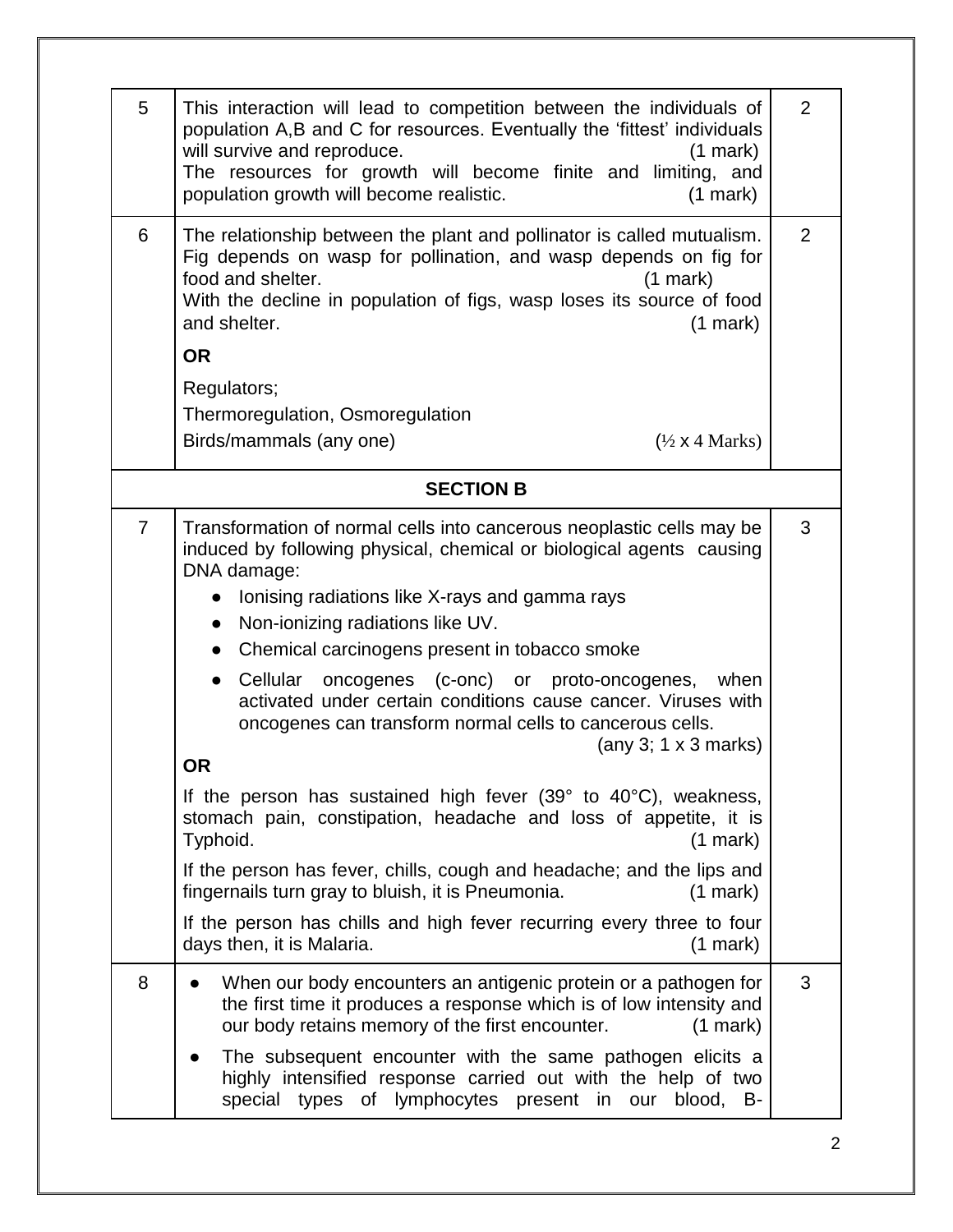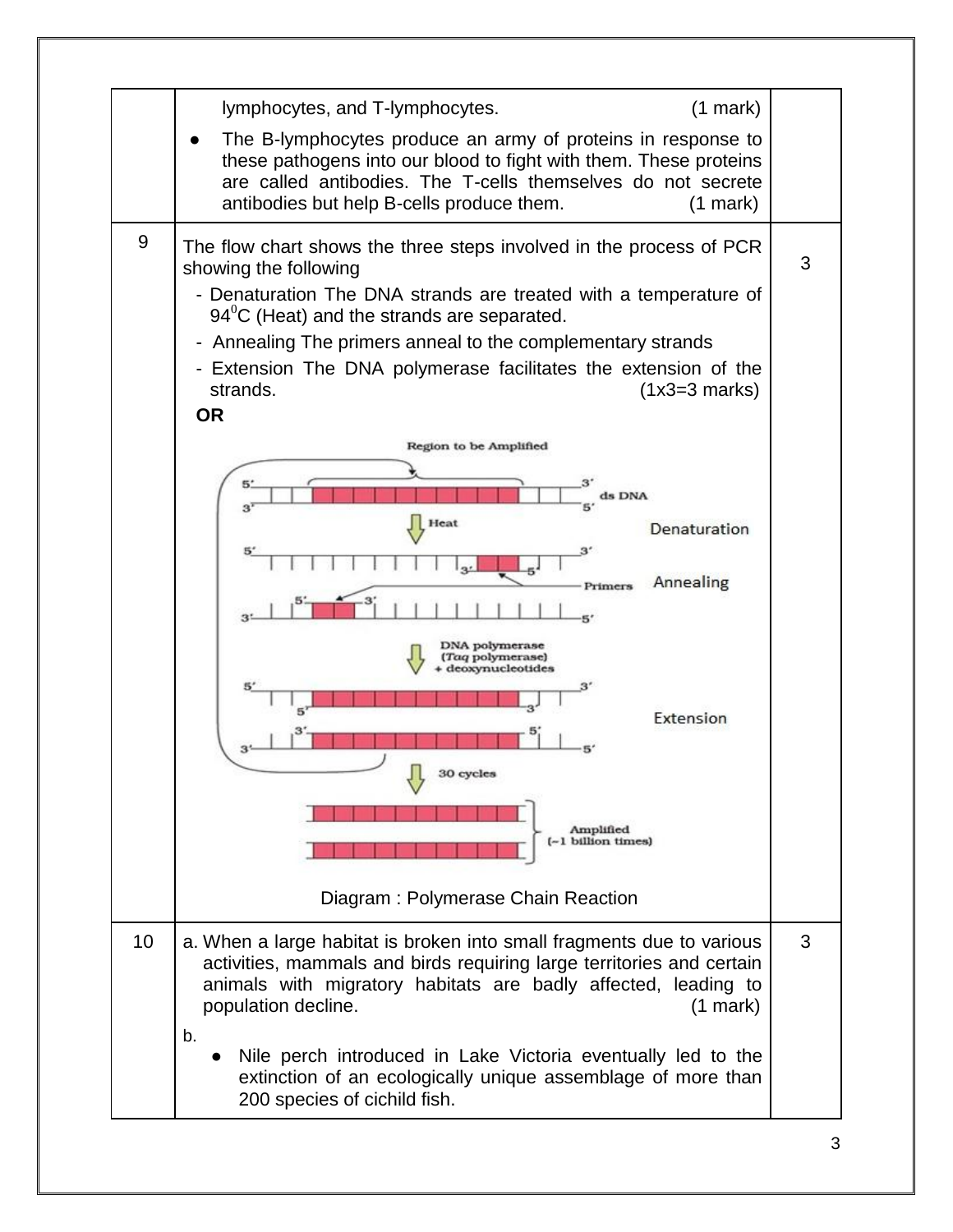| • Parthenium/Lantana/water hyacinth caused environmental<br>damage and threat to our native species<br>African catfish-Clarias gariepinus introduced for aquaculture<br>purposes is posing a threat to the indigenous catfishes in our<br>rivers.<br>(Any one) (1 mark)<br>c. Yes; Humans have overexploited natural resources for their 'greed'<br>rather than 'need' leading to extinction of these<br>animals.<br>Sustainable harvesting could have prevented extinction of these<br>species. (1 mark)                                                                                                                                                                                                                                                                                                              |   |  |  |
|------------------------------------------------------------------------------------------------------------------------------------------------------------------------------------------------------------------------------------------------------------------------------------------------------------------------------------------------------------------------------------------------------------------------------------------------------------------------------------------------------------------------------------------------------------------------------------------------------------------------------------------------------------------------------------------------------------------------------------------------------------------------------------------------------------------------|---|--|--|
| a. India's history of religious and cultural traditions emphasized the<br>protection of nature. In many cultures, tracts of forest are set<br>aside, all the trees and wildlife within are venerated and given total<br>protection. Sacred groves in many states are the last refuges for a<br>large number of rare and threatened plants.<br>$(2 \text{ marks})$<br>b. Area A will have more species richness and a steeper slope.<br>$(1$ mark)                                                                                                                                                                                                                                                                                                                                                                      | 3 |  |  |
| a. Band III corresponds to 2500 base pairs, and Band IV corresponds<br>to 100bp.<br>$(\frac{1}{2} + \frac{1}{2}$ mark)<br>b. The fragments will resolve according to their size. The shorter<br>sequence fragments would move farthest from well as seen in<br>Band IV (100 bp) which is lighter as compared to Band III which is<br>heavier being 2500 base pairs.<br>$(1$ mark $)$<br>The significance of electrophoresis is to purify the DNA fragments<br>for use in constructing recombinant DNA by joining them with<br>cloning vectors.<br>$(1$ mark $)$                                                                                                                                                                                                                                                        | 3 |  |  |
| <b>SECTION C</b>                                                                                                                                                                                                                                                                                                                                                                                                                                                                                                                                                                                                                                                                                                                                                                                                       |   |  |  |
| The two different DNA molecules will have compatible ends to<br>a.<br>recombine.<br>$(\frac{1}{2}$ mark)<br>b. Restriction enzyme cuts the DNA of the vector and then ligates the<br>gene of interest into the DNA of the vector.<br>$(1$ mark)<br>$(\frac{1}{2}$ mark)<br>c. 2 fragments<br>5' ATTTTGAG 3'5'GATCCGTAATGTCCT 3'<br>3' TAAAACTCCTAG 5'.3'GCATTACAGGA 5'<br>$(1$ mark)<br>d. BamH1 site will affect tetracycline antibiotic resistance gene,<br>hence the recombinant plasmids will lose tetracycline resistance<br>due to inactivation of the resistance gene.<br>$(1$ mark)<br>Recombinants can be selected from non recombinants by plating<br>into a medium containing tetracycline, as the recombinants will not<br>grow in the medium because the tetracycline resistance gene is<br>cut. (1 mark) | 5 |  |  |
|                                                                                                                                                                                                                                                                                                                                                                                                                                                                                                                                                                                                                                                                                                                                                                                                                        |   |  |  |